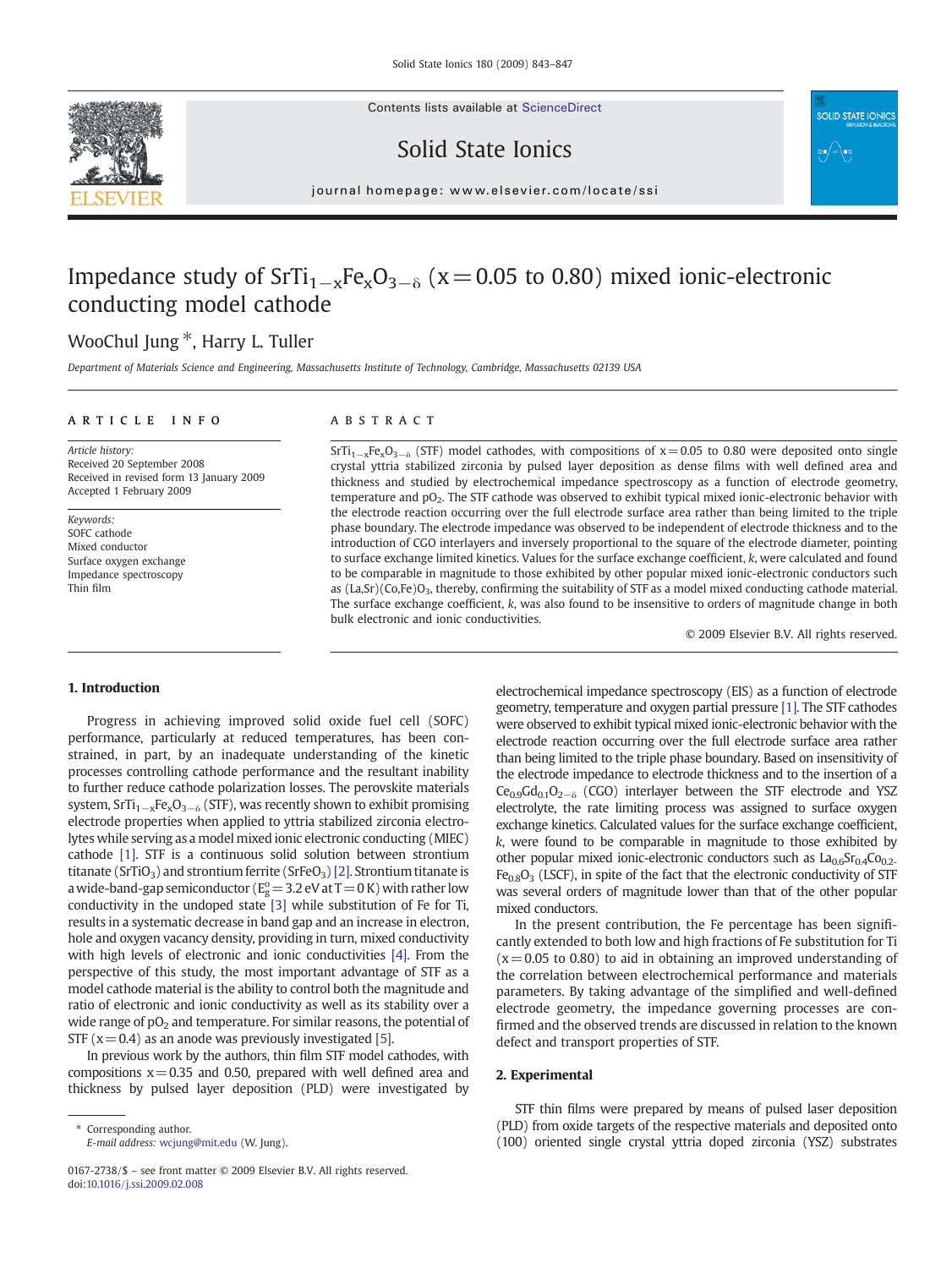$(10 \times 10 \times 0.5$  mm<sup>3</sup> and  $15 \times 15 \times 0.5$  mm<sup>3</sup>, MTI Corporation, Richmond, CA). Detailed information regarding oxide target preparation and PLD deposition conditions can be found in the previous study [\[1\]](#page-4-0). In some cases, a ~50 nm thick interlayer of Ce<sub>0.9</sub>Gd<sub>0.1</sub>O<sub>2−δ</sub> was deposited between the YSZ electrolyte and the STF electrode by reactive RF sputtering from an oxide target.

The resulting polycrystalline films exhibited the perovskite structure with highly (110) orientated texture as confirmed by X-ray diffraction (Rigaku RU300). Grain sizes of between 100 and 200 nm and surface roughness of  $\sim$ 2 nm were measured by atomic force microscopy (Digital Instruments Nanoscope IIIa) while film thicknesses ranging from 70 to 440 nm were determined by surface profilometry (Tencor P-10).

A symmetrical structure with identically sized (9 mm  $\times$  9 mm) STF electrodes on both sides of the YSZ electrolyte was used for EIS measurements as shown in Fig. 1. Au mesh and Au paste were placed on each STF electrode surface, serving as current collector. Both a custom-designed enclosed probe station, manufactured by McAllister Technical Services (Coeur d'Alene, ID) and a tube furnace were used for the EIS measurements at temperatures between 570 °C and 650 °C and at oxygen partial pressure range between  $2 \times 10^{-5}$  atm and 1 atm. EIS measurements, covering the frequency range from 7 mHz to 1 MHz with an amplitude of 20 mV were performed with a Solarton 1260 or 1250 impedance analyzer operated in combination with a Solartron 1286 potentiostat.

#### 3. Results

Fig. 2 shows typical impedance results obtained for the symmetrical structure in which the STF electrodes were of composition  $x = 0.05$  or 0.35, designated as STF5 or STF35, respectively. For most values of x (0.10, 0.35, 0.50, and 0.80), the spectra exhibit an offset resistance  $(R<sub>off</sub>)$  followed by a nearly ideal semicircle at low frequencies (LF), which are attributed to the ohmic resistance of the YSZ electrolyte and the electrode impedance of the STF electrode, respectively. While there is evidence for a very small semicircle at high frequencies at some temperatures, it is very difficult to deconvolute from the much larger semicircle at lower frequencies. When one attempts to do so, no systematic value for the equivalent circuit elements can be derived for the different temperatures and oxygen partial pressures. Furthermore, evident inductive contributions may confuse the interpretation further. As a consequence, no further attempts are made to interpret this small feature. However, in the case of STF5, a clear distorted semicircle, located at higher frequencies



Fig. 1. Schematic illustrations of the symmetrical structures used in this work: (a) identically dimensioned STF electrodes (9 mm  $\times$  9 mm) on both sides of the YSZ electrolyte, and (b) additional CGO interlayers inserted between the STF electrode and the YSZ electrolyte.



Fig. 2. Typical impedance spectroscopy plots of (a) STF35 at T = 650 °C, (b) STF5 at  $T = 610$  °C, at various oxygen partial pressures.

(HF), in between the offset resistance and the nearly ideal semicircle, is obtained and is also attributed to the STF electrode. Therefore, the authors assumed the high frequency feature for a Fe fraction higher than 5 mol% is insignificant within measurement error. For a more detailed discussion of the impedance spectra analysis of these thin film structures, the reader is referred to the previous publication by the authors [\[1\]](#page-4-0).

Given the near ideal semicircular shape of the spectra at lowfrequency (LF) in Fig. 2, one can assign this response to that expected from a parallel resistor–capacitor (R–C) circuit. For this work, the capacitor is replaced by a more general constant phase element (CPE), for which the impedance is given by

$$
Z = \frac{1}{Q(i\omega)^n} \tag{1}
$$

where O and *n* are empirical constants; for further information of the CPE, the reader is referred to [[6,7\]](#page-4-0).

Applying the expression for a true capacitance according to [\[8\],](#page-4-0) one obtains

$$
C = Q\omega_{\text{max}}^{n-1} = (R^{1-n}Q)^{1/n}.
$$
 (2)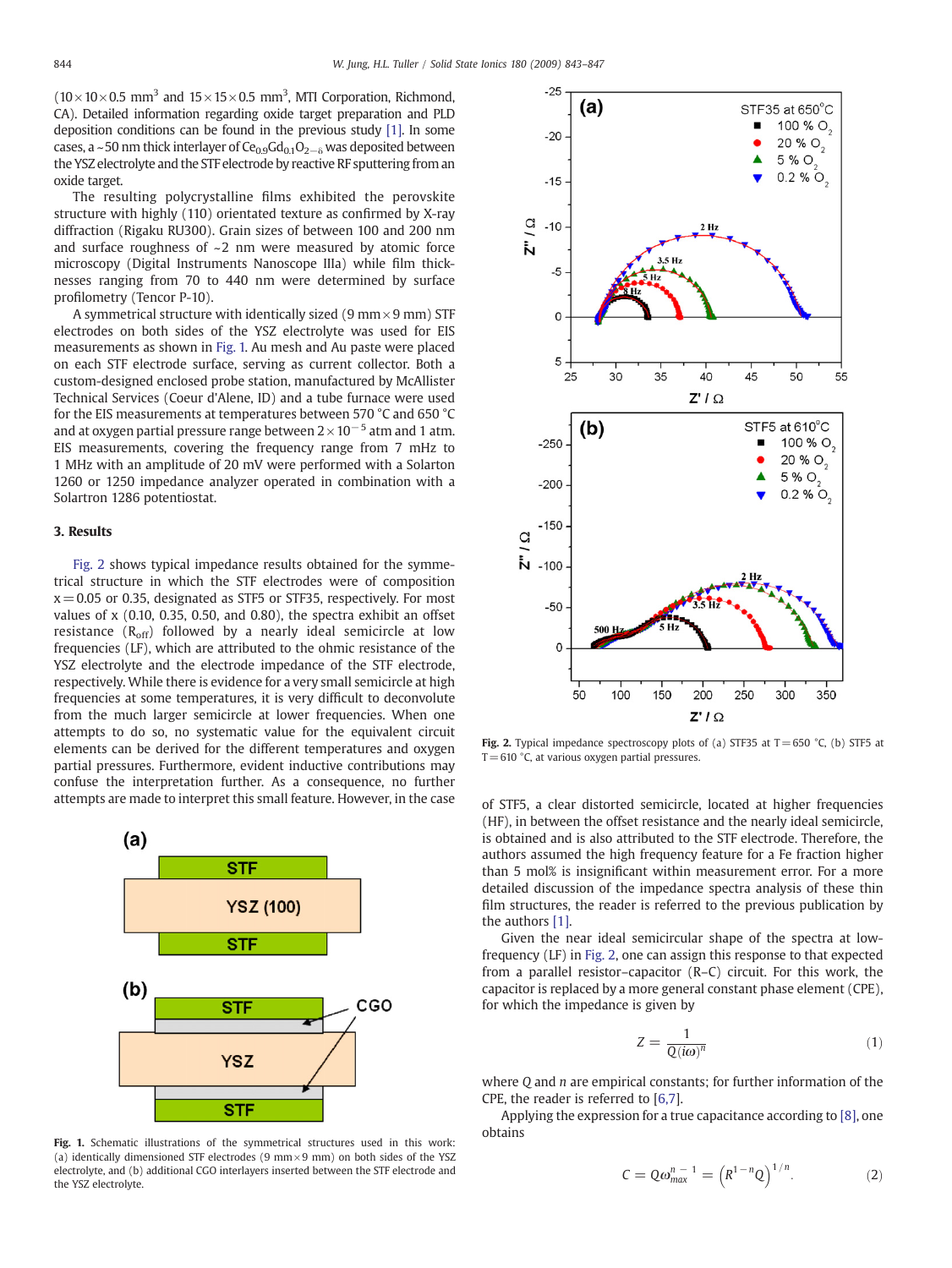<span id="page-2-0"></span>

Fig. 3. Double-logarithmic plots of  $R_{LF}$  and  $C_{LF}$  vs. diameter measured for STF electrodes: 5, 35, and 50 Fe mol% at 590 °C in air.

The R and C values derived from the ideal LF spectra are designated as  $R<sub>LF</sub>$  and  $C<sub>LF</sub>$ , while those from the distorted HF spectra in STF5 are called  $R<sub>HF</sub>$  and  $C<sub>HF</sub>$  respectively. From the data, one derives, for example, a  $C_{LF}$  value at 650 °C of approximately 12 mF/cm<sup>2</sup> for a 160 nm thick STF50 film, consistent with that expected for a chemical



Fig. 4. Double-logarithmic plots of  $R_{LF}$  vs. electrode thickness, measured for STF5 in air at 610 °C.



Fig. 5. Double-logarithmic plots of  $R<sub>HF</sub>$  vs. (a) diameter and (b) thickness, measured for STF5 in air at 590 °C and 610 °C, respectively.

capacitance [\[1\]](#page-4-0). In the following, the geometrical and temperature dependences of these parameters are examined.

Log RLF, plotted vs log electrode diameter (Fig. 3a) for STF5, 35, and 50, shows a power law dependence of ~−2 regardless of Fe composition while the corresponding plot of log  $C_{LF}$  vs log electrode diameter (Fig. 3b) demonstrates instead a power law dependence of  $\sim$  + 2. Log R<sub>LF</sub> vs log electrode thickness is also plotted in Fig. 4, providing a power law dependence of 0.13  $\pm$  0.44. Plots of log R<sub>HF</sub> vs electrode diameter and thickness for STF5, show power law dependences of  $-1.98 \pm 0.33$  and  $0.14 \pm 0.06$ , respectively (see Fig. 5).

Table 1 records the activation energies  $(E_a)$  derived from an examination of the Arrhenius dependence of  $R_{LF}$  on temperature for the various STF compositions.  $E_a$  is observed to generally decrease with increasing iron fraction ranging from 2.5 eV for STF5 to 1.9 eV at STF80. [Fig. 6](#page-3-0) compares the impedance spectra of STF5 measured in air at 580 °C with and without the CGO layer between the YSZ electrolyte and the STF electrode. The resistance values differ by  $\sim$  10%, indicating

#### Table 1

Activation energies for STF samples with different Fe mol% obtained from impedance measurements in the temperature range 570–650 °C in air.

| Fe mol% | Ea/eV           |
|---------|-----------------|
| 5       | $2.54 + 0.09$   |
| 10      | $2.21 + 0.07$   |
| 35      | $2.00 \pm 0.16$ |
| 50      | $1.80 + 0.14$   |
| 80      | $1.90 + 0.12$   |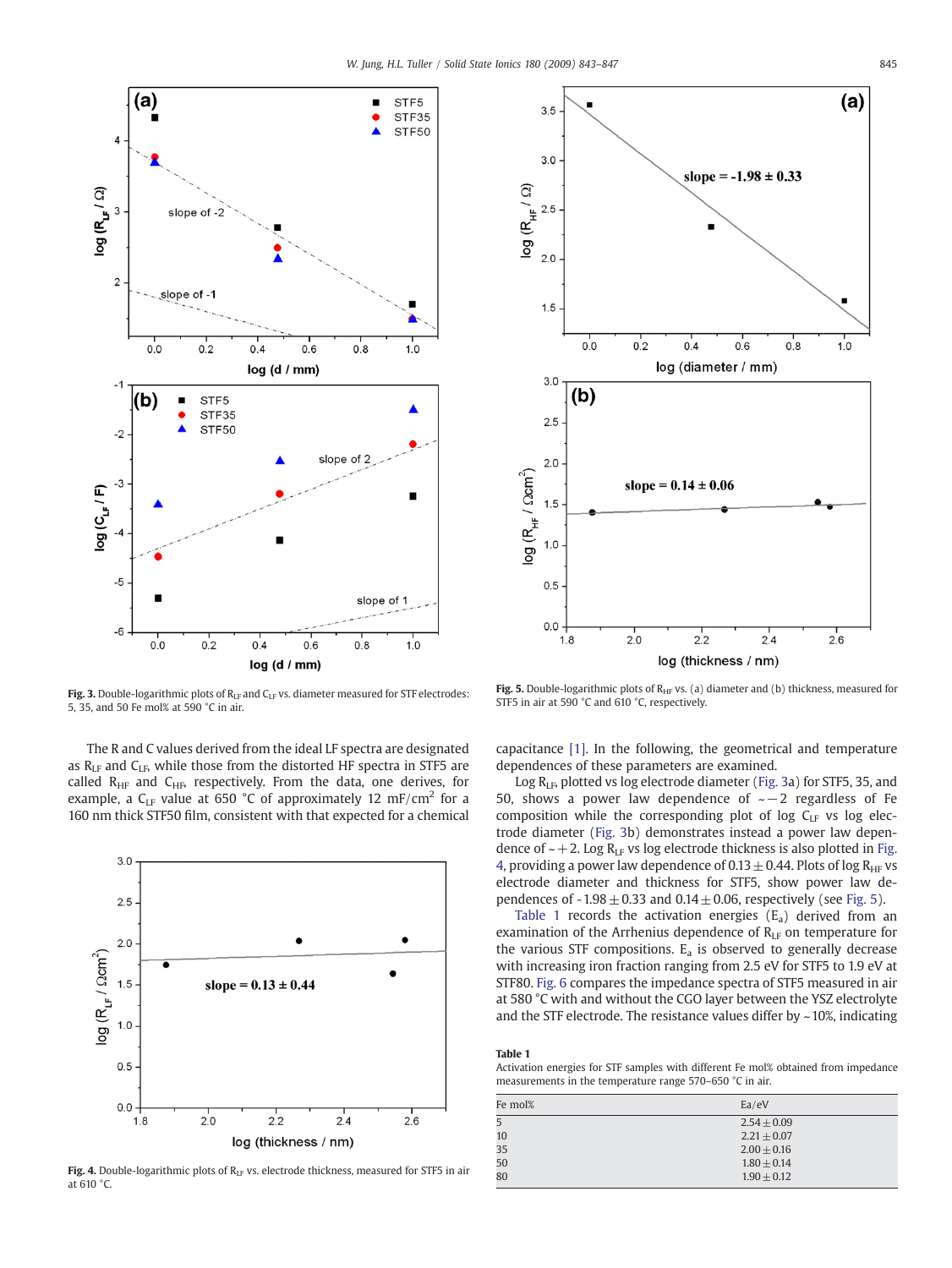<span id="page-3-0"></span>

Fig. 6. Comparison of two impedance spectra, one measured for STF5 (a) without a CGO interlayer and (b) with a CGO interlayer at 580 °C in air. The results suggest that the interfacial CGO layer has little impact on electrode performance.

that the interfacial CGO layer has, at most, a minor impact on electrode performance.

#### 4. Discussion

Oxygen reduction can take place either at the triple phase boundary (TPB) between electrode, electrolyte and gas phase or, for a dense mixed ionic electronic conductor (MIEC) electrode, at the surface of the electrode corresponding to the double phase boundary between electrode and gas phase. The use of dense thin film electrodes with simple geometry enables one to obtain a quantitative relationship between electrode impedance and geometry. In the earlier study on STF35 and STF50, the oxygen surface exchange kinetics were found to be limiting [\[1\].](#page-4-0) The results of this study, covering a much broader composition range (STF5-STF80), are consistent with these conclusions. The power dependence observed for STF5 was  $-2.62 \pm 0.34$ , while it was  $-2.20 \pm 0.35$  and  $-2.27 \pm 0.22$  for STF50 and STF35, respectively. A power law dependence of approximately -2 (rather than  $-1$ ) for the dependence of both log R<sub>LF</sub> and log R<sub>HF</sub> on log electrode diameter (1–10 mm) (see [Figs. 3 and 5a](#page-2-0)) confirms that the electrode resistances are inversely proportional to electrode surface area, rather than to the triple phase boundary length (TPBL). One can thus conclude that the oxygen reduction reaction largely occurs over the electrode surface area, rather than being limited to the TPB, as also reported for thin film LSC and LSCF MIEC electrodes [9–[11](#page-4-0)]. This is concluded in spite of the relatively large error bars given that the slopes come nowhere close to unity, characteristic of TPB control.

Furthermore, the near independence of  $R<sub>LF</sub>$  and  $R<sub>HF</sub>$  on electrode thickness (see [Figs. 4 and 5](#page-2-0)a) eliminates mass transport through the electrode as the limiting step. Finally, the insensitivity of  $R_{HF}+R_{LF}$  to the insertion of the CGO interlayer between the electrolyte and the STF electrode, as shown in Fig. 6, confirms that interfacial transfer between the electrolyte and the electrode is not limiting. One therefore concludes that there is a common limiting process for nearly the full STF solid solution system ( $x = 0.05$  to 0.80 studied to date) which must be attributed to the surface oxygen exchange reaction occurring at the surface of the STF electrodes.

The source of the additional HF impedance response for STF5 remains unclear. Given its distorted shape, weak pO<sub>2</sub> dependence, and slightly smaller activation energy  $(-2.2 \text{ eV})$ , one can reasonably assume that it results from an additional process, not evident at this stage. Further investigations are planned to investigate the physical origin of the HF semicircle in STF5.

The area specific resistance (ASR) of the STF electrodes is plotted as a function of reciprocal temperature in Fig. 7. For comparison, the ASR



Fig. 7. Temperature dependence of Area Specific Resistance (ASR) for STF (solid dots), and for other dense thin film MIEC electrodes (LSCF and BSCF) fabricated by PLD (dashed lines), the latter obtained from the work of Baumann, et al from Ref [\[9\]](#page-4-0).

values for dense thin films of the more typical MIEC cathodes also prepared by PLD are included. Several key points should be noted. First, there is a gradual reduction in ASR with increasing Fe fraction which appears to largely saturate for Fe levels above STF35. As discussed above, the substitution of Fe for Ti results in an increase in both electronic and ionic conductivities and a decrease in bandgap [\[4\].](#page-4-0) Since the ASR decreases by approximately a factor of 10 in going from STF5 to STF 80 while the ionic and electronic conductivities increase by about a factor of 1000 [\[4\],](#page-4-0) this suggests that the surface exchange kinetics are, at best, weakly influenced by the bulk electrical properties of STF. The results also suggest that little is likely to be gained with respect to cathode performance by increasing the Fe level above 35 mol%. A lower Fe fraction is likely to be advantageous with respect to reduced chemical expansion coefficient and chemical stability against aging due to order-disorder transitions.

The ASR values for thin film STF electrodes are comparable to that of thin film  $La_{0.6}Sr_{0.4}Co_{0.2}Fe_{0.8}O_3$ , a commonly used MIEC cathode material. The roughly 2 eV values for  $E_a$  reported for STF in [Table 1](#page-2-0) are close to those reported for  $(Ba, Sr)(Co, Fe)O<sub>3</sub>$  (BSCF) and  $(La, Sr)FeO<sub>3</sub>$  (LSF) (1.8 eV), but higher than those reported for LSC and LSCF (1.3–1.6 eV) [\[9\].](#page-4-0) Because of STF's relatively high activation energy, even STF5 exhibits a smaller ASR than LSCF at temperature above 600 °C. This indicates the suitability of STF as a realistic mixed conducting model cathode material.

Given conclusions regarding the rate limiting step in STF, the surface oxygen exchange coefficient can be extracted from the electrode resistance by [\[12\];](#page-4-0)

$$
k^q = \frac{kT}{4e^2 R_s c_o} \tag{3}
$$

( $k$ : Boltzmann constant,  $e$ : electron charge,  $T$ : temperature,  $R_s$ : area specific resistance and  $c_0$ : total concentration of lattice oxygen with the value  $4.92 \times 10^{22}$  cm<sup>-3</sup> used in this calculation [\[4\].](#page-4-0)).

Table 2

Surface exchange coefficient (k), electronic ( $\sigma_{el}$ ) and ionic ( $\sigma_{ion}$ ) conductivity, and electronic transfer number at 800 °C for SrTi<sub>1−x</sub>Fe<sub>x</sub>O<sub>3</sub> (x = 5, 10, 35, and 50) and La<sub>0.6</sub>Sr<sub>0.4</sub>Co<sub>0.2</sub>Fe<sub>0.8</sub>O<sub>3</sub> [\[14,15\].](#page-4-0)

| 800 °C                   | $k/cm s^{-1}$        | $\sigma_{\rm el}$    | $\sigma_{\rm ion}$   | $t_{el}$ |
|--------------------------|----------------------|----------------------|----------------------|----------|
| STF <sub>5</sub>         | $1.2 \times 10^{-5}$ | $4.5 \times 10^{-3}$ | $5.7 \times 10^{-4}$ | 0.88681  |
| <b>STF10</b>             | $1.4 \times 10^{-5}$ | $1.4 \times 10^{-2}$ | $1.7 \times 10^{-3}$ | 0.89059  |
| STF35                    | $2.0 \times 10^{-5}$ | $9.9 \times 10^{-1}$ | $3.5 \times 10^{-2}$ | 0.96635  |
| STF50                    | $1.7 \times 10^{-5}$ | 1.8                  | $3.6 \times 10^{-2}$ | 0.97999  |
| $La0.6Sr0.4Co0.2Fe0.8O3$ | $5.6 \times 10^{-6}$ | $3.0 \times 10^{2}$  | $8.0 \times 10^{-3}$ | 0.99997  |